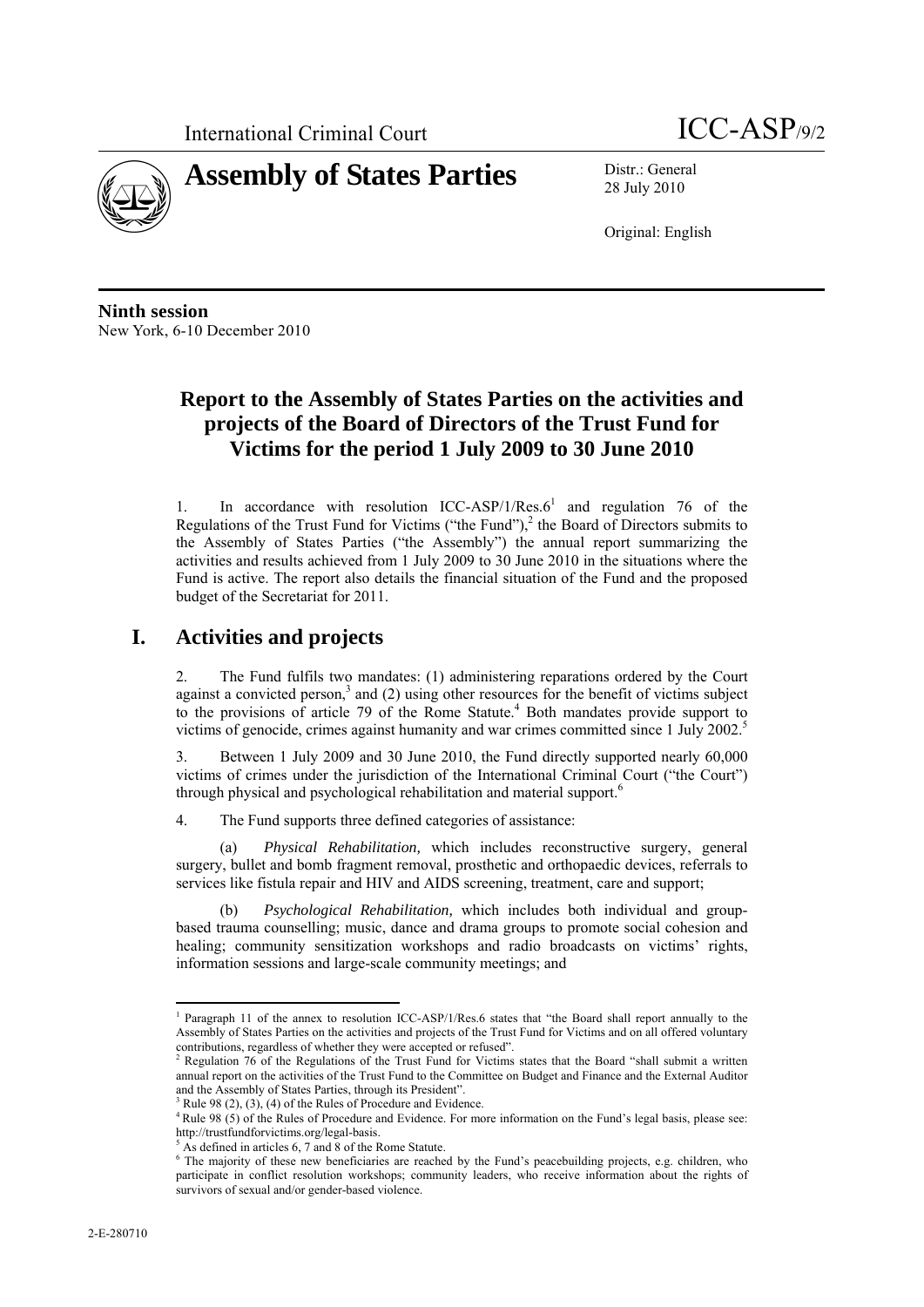(c) *Material Support* in the form of safe shelter, vocational training, reintegration kits, microcredit support, education grants, and classes in accelerated literacy.

5. With regard to its reparations mandate, the Fund intensified its consultations with Chambers and victims-related sections within the Court to begin analysing the Fund's legal and operational frameworks for delivering reparations.

### **A. Programme successes and lessons learned**

6. The Secretariat continued its practice of working with international nongovernmental organizations, local grassroots organizations, victims' groups, women's associations and faith-based groups - all rooted in their local communities. Projects continued to emphasize the participation of victims in programme planning, sustainability of community initiatives, transparent and targeted granting, and accessibility for applicants that have traditionally lacked access to rehabilitation support. Projects also continued to address the special vulnerability of girls and women and strengthen the capacity of partner organizations.

7. In addition, the Fund continued its approach of mainstreaming a gender-based perspective throughout its programming. Both targeting victims of SGBV and mainstreaming a gender-based perspective are key steps in achieving the Fund's mission of addressing the harm resulting from crimes under the jurisdiction of the Court. The Fund has provided training and capacity strengthening of local partners towards this end.

8. Currently, the Fund is supporting 18 direct grantees mainstreaming gender-based programming. Six of these grantees are implementing nine projects targeting victims of sexual and/or gender-based violence (SGBV) specifically. An additional three approved projects were also initiated in the Democratic Republic of the Congo (DRC) (two in South Kivu focusing on sexual violence and one in Ituri focusing on peacebuilding and reconciliation, with greater involvement of local women in this process).

9. The following tables show the number of direct beneficiaries/victims reached by the Fund during the reporting period, distinguishing between projects financed by nonearmarked and earmarked contributions supporting beneficiaries/victims of SGBV.

|                                           | N. Uganda                             |                                    | <b>DRC</b>                            |                                    |                                              |
|-------------------------------------------|---------------------------------------|------------------------------------|---------------------------------------|------------------------------------|----------------------------------------------|
| <b>Direct</b><br>beneficiaries/victims    | Identified<br>prior to<br>1 July 2009 | Identified<br>after<br>1 July 2009 | Identified<br>prior to<br>1 July 2009 | Identified<br>after<br>1 July 2009 | <b>Total direct</b><br>beneficiaries/victims |
| Children and youth (a)                    | 250                                   |                                    | 1,450                                 | 12,200                             | 13,900                                       |
| Victims of physical<br>trauma $(b)$       | 870                                   | 130                                | $\qquad \qquad \blacksquare$          |                                    | 1,000                                        |
| Other victims of<br>war $(c)$             | 4,000                                 | 720                                | 600                                   |                                    | 5,320                                        |
| Community<br>peacebuilders <sup>(d)</sup> | 370                                   |                                    | 19,900                                | 450                                | 20,720                                       |
| Former child soldiers                     | 250                                   |                                    | 400                                   |                                    | 650                                          |

**Table 1: Non-earmarked projects: estimated direct beneficiaries/victims** 

 $^{(a)}$  Children made vulnerable by war (e.g. orphans), children participating in peacebuilding.

(b) Victims of mutilation, amputees, victims with retained bullets and more.

(c) Widows, widowers, those caring for orphans, victims of massacre, adults who were abducted.

(d) Traditional and other community leaders trained in peacebuilding and reconciliation.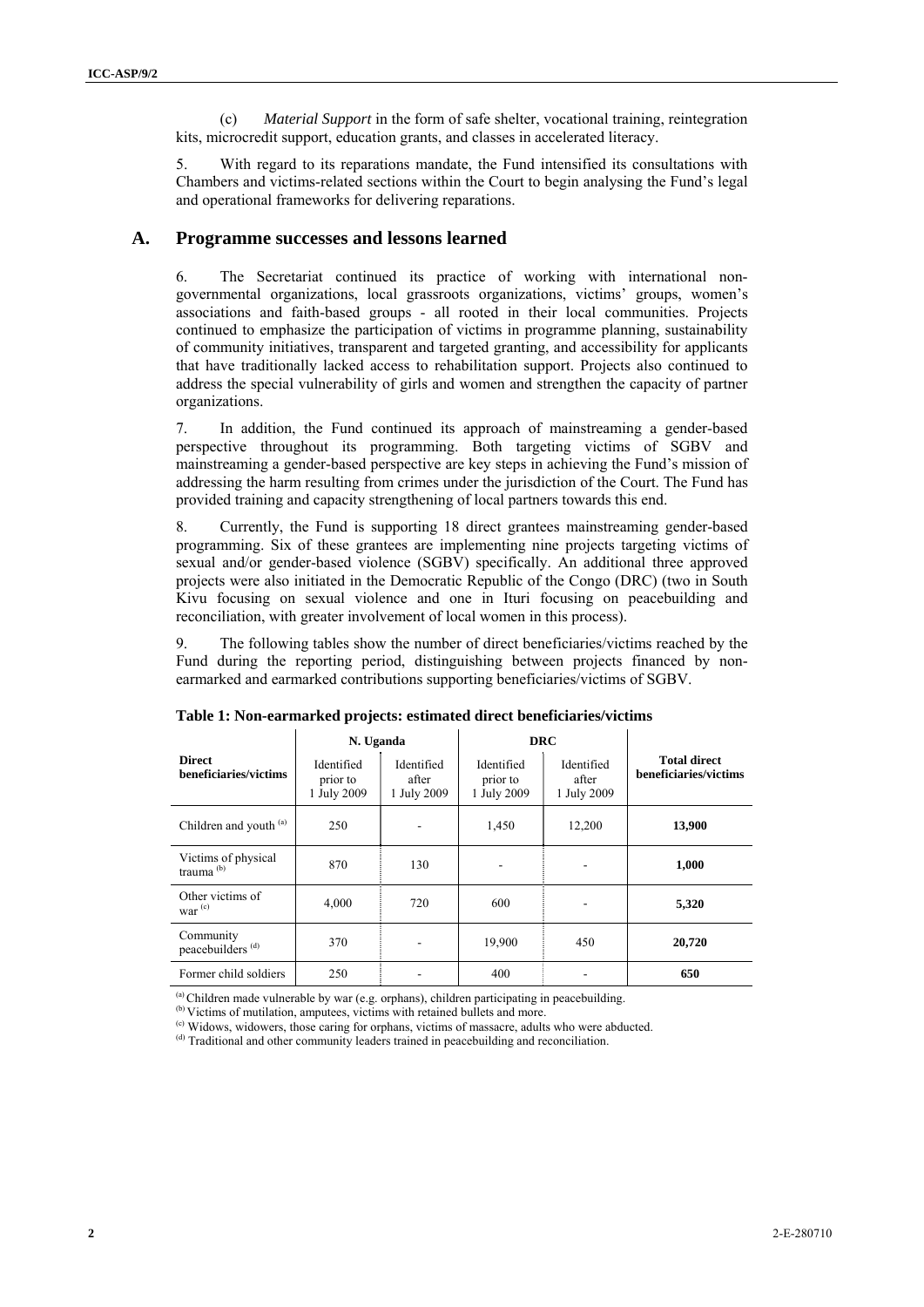|                                               | N. Uganda                             |                                    | <b>DRC</b>                            |                                    |                                              |
|-----------------------------------------------|---------------------------------------|------------------------------------|---------------------------------------|------------------------------------|----------------------------------------------|
| <b>Direct</b><br>beneficiaries/victims        | Identified<br>prior to<br>1 July 2009 | Identified<br>after<br>1 July 2009 | Identified<br>prior to<br>1 July 2009 | Identified<br>after<br>1 July 2009 | <b>Total direct</b><br>beneficiaries/victims |
| Victims of SGBV <sup>(a)</sup>                | 550                                   | 630                                | 1,050                                 | 1,750                              | 3,980                                        |
| Children of SGBV<br>victims $^{(b)}$          |                                       |                                    | 700                                   | 40                                 | 740                                          |
| Children sensitized to<br>$SGBV$ $^{\rm (c)}$ |                                       | 300                                |                                       |                                    | 300                                          |
| Community<br>peacebuilders <sup>(d)</sup>     | 8,300                                 | 3,600                              |                                       | 475                                | 12,375                                       |
| Former child<br>soldiers <sup>(e)</sup>       |                                       |                                    | 400                                   |                                    | 400                                          |

**Table 2: Earmarked SGBV projects: estimated direct beneficiaries/victims**

<sup>(a)</sup> Victims of rape who are receiving counselling and material support; children who were abducted and gave birth while in captivity; and victims of sexual violence who receive emergency counselling and protection.

<sup>(b)</sup> Children of women who have been raped and children of girls who gave birth while in captivity.

(c) Children attending sports and drama camps at centres set up to teach child-appropriate classes about SGBV and the rights of women and girls.

Traditional leaders, political leaders, and attendees at community sensitization workshops who learn about the rights of rape survivors and issues of SGBV in the community.

(e) Former child soldiers and other children made vulnerable by war, for which the Government of the Netherlands has provided a portion of project TFV/DRC/2007/R2/030.

10. The majority of beneficiaries/victims receive a combination of integrated physical and psychological rehabilitation and/or material support. Some recent successes include:

#### *(a) Physical rehabilitation*

The Fund continued supporting the AVSI Foundation, which runs the GROW Centre in Gulu, northern Uganda. The GROW centre provides prosthetic limbs and physical therapy to victims of war crimes and crimes against humanity that fall under the Court's jurisdiction, including victims of mutilation, amputees, victims with retained bullets and bomb fragments, etc. Three of the Fund's other Uganda partners – Interplast Holland, the Freidis Rehabilitation Centre and AYINET Uganda – also provided physical rehabilitation through two hospitals and one centre in Lira and Kitgum. These included specialized surgery, such as reconstructive surgery and hip replacement, for victims of war, many of who have gone without treatment for years.

#### *(b) Psychological rehabilitation*

All of the Fund's projects provided some form of psychological rehabilitation, whether through individualized trauma-based counselling or group counselling, to complement other activities and promote victims' holistic rehabilitation. In September 2009, for example, the Fund initiated a project with the Centre for Victims of Torture (CVT) to train a selection of its partners in trauma-based counselling. Victims of war face posttraumatic stress, depression, anxiety, poor behavioural functioning and other symptoms, many of which are often unknown to the untrained counsellor. CVT works with local organizations to provide certified counselling training for local partners to integrate into their established techniques. Several partners are also utilizing "Music, Dance and Drama" (MDD) as a form of psychological support. This brings community members together to give expression to the harm they have suffered and to heal social wounds.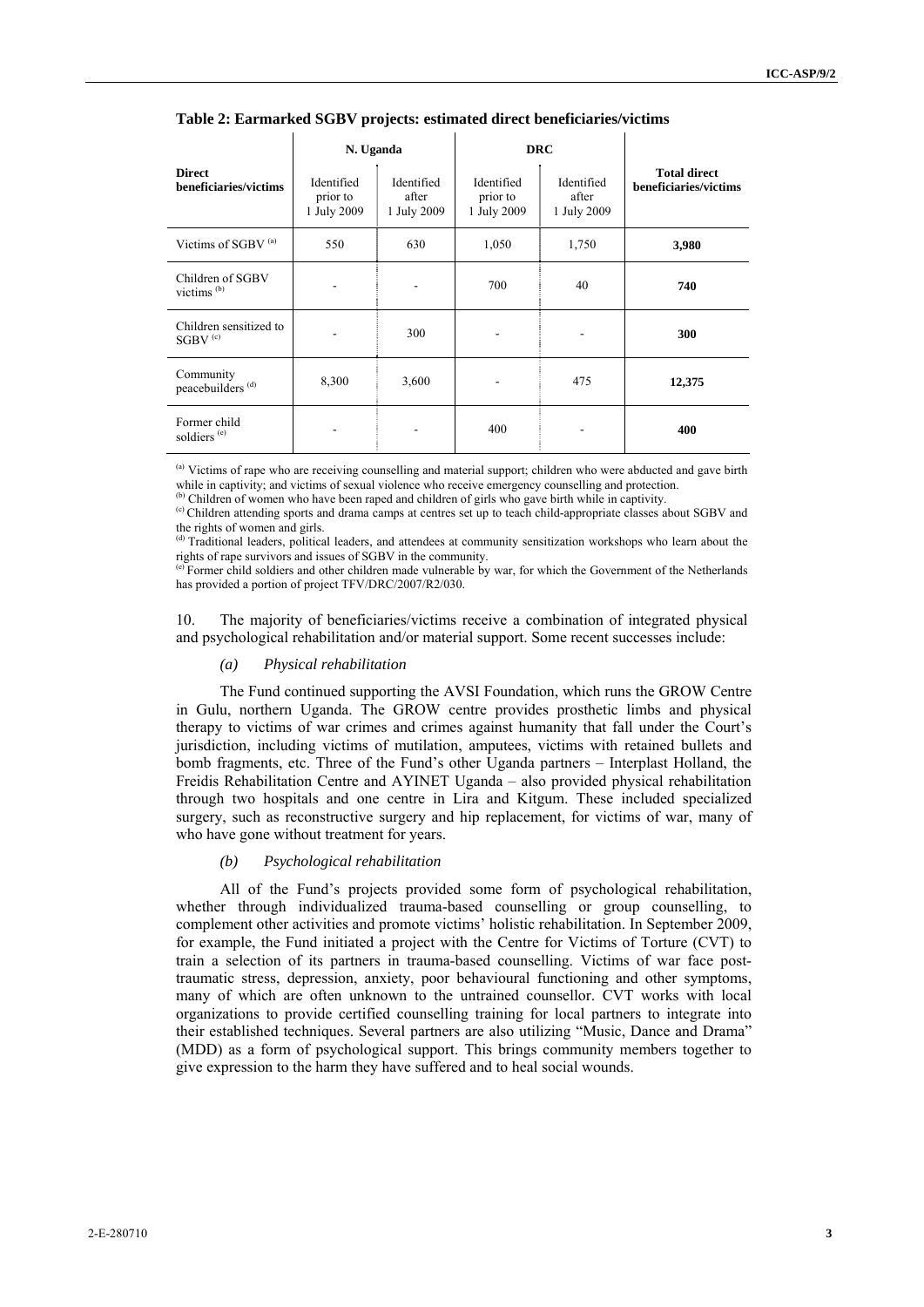#### *(c) Material support*

The majority of the Fund's projects provide some form of material support, including vocational supplies for victims to help them reintegrate into their communities, farming support for victims working together to rebuild their communities and Village Savings and Loan Associations (VSLAs), which teach financial planning skills and encourage trust. In the first two quarters of 2010, for example, 1,159 victims in northern Uganda saved a cumulative UGX 33,893,600 (USD 15,580), from which a total of UGX 29,592,900 (USD 13,605) has been withdrawn in small loans for victims. In the DRC, the Fund continued to support the reintegration of an estimated 800 former child soldiers and other children made vulnerable by war, and 1,050 victims of SGBV. An additional 1,750 victims of SGBV in South Kivu have been identified by one of the Fund's international partners, who are managing three sub-grantees to provide material support, counselling and VSLAs.

11. The Secretariat released its second and third programme progress reports for autumn 2009 and spring 2010 on approved projects in northern Uganda (covering the Lango, Teso and Acholi subregions and Adjumani District) and the DRC (covering the provinces of North and South Kivu and the District of Ituri in Orientale Province).

12. Between 1 July 2009 and 30 June 2010, several monitoring visits were conducted by Secretariat staff and one external consultant to oversee programme development; strengthen local capacities; and support project monitoring, evaluation and reporting. From September to December 2009, an external consultant evaluated the Fund's four projects assisting former child soldiers and other children made vulnerable by war in the DRC.<sup>7</sup> Based on the consultant's recommendations, one project was closed due to concerns over the management of resources and programme quality; its beneficiaries/victims were transferred to another project.<sup>8</sup>

13. In early 2010, the Secretariat distributed a project evaluation questionnaire to its partners in order to measure project impact and victims' perception of the Fund's support. The questionnaire was translated into five local languages (in addition to English and French). A total of 2,600 questionnaires were returned - 1,700 from northern Uganda and 900 from the DRC. Preliminary findings, based on a sub-sample, were presented at the Review Conference of the Rome Statute. These findings suggested that both the consequences of the violence that victims have experienced and their attitudes about reparation and justice depend on the particular social relations in which they live. Women and girls reported higher average rates of psychological trauma and social stigma than men and indicated different preferences for "individual" versus "collective" reparations. A full report of the findings will be presented at the ninth session of the Assembly in New York in December 2010.

14. The Fund put the safety of its beneficiaries and partners at the top of its priorities and has learned valuable lessons in this area over the last two years. Given the nature of its mandates, the Fund works in both conflict and post-conflict areas, and because of ongoing Court investigations and trials, security concerns have become a reality. For example, several of the Fund's implementing partners and their staff have received death threats because of their perceived link to the Court's investigations. Other partners are afraid that if a project is branded with the Fund's and/or the Court's logos, then victims may not present for services. The Fund examines the situation on a case-by-case basis and has full documentation as to why a partner requests confidentiality. Therefore, some partners are unable to publicly disclose their relationship with the Fund. In these cases, the Fund only makes mention of partners' work and not their names.

15. Management of all the Fund's grants and contracts conformed to the Court's Financial Regulations and Rules, including project contracts issued by the Registry. All projects were also subject to an administrative and technical review by the Fund's Secretariat as part of this procurement process. The Secretariat intends to continue issuing progress reports twice a year, or in the case of earmarked contributions according to donor requirements. For details on all ongoing projects please see annex II.

<sup>7</sup> TFV/DRC/2007/R1/011; TFV/DRC/2007/R1/026; TFV/DRC/2007/R2/028; and TFV/DRC/2007/R2/030.

<sup>8</sup> TFV/DRC/2007/R2/030.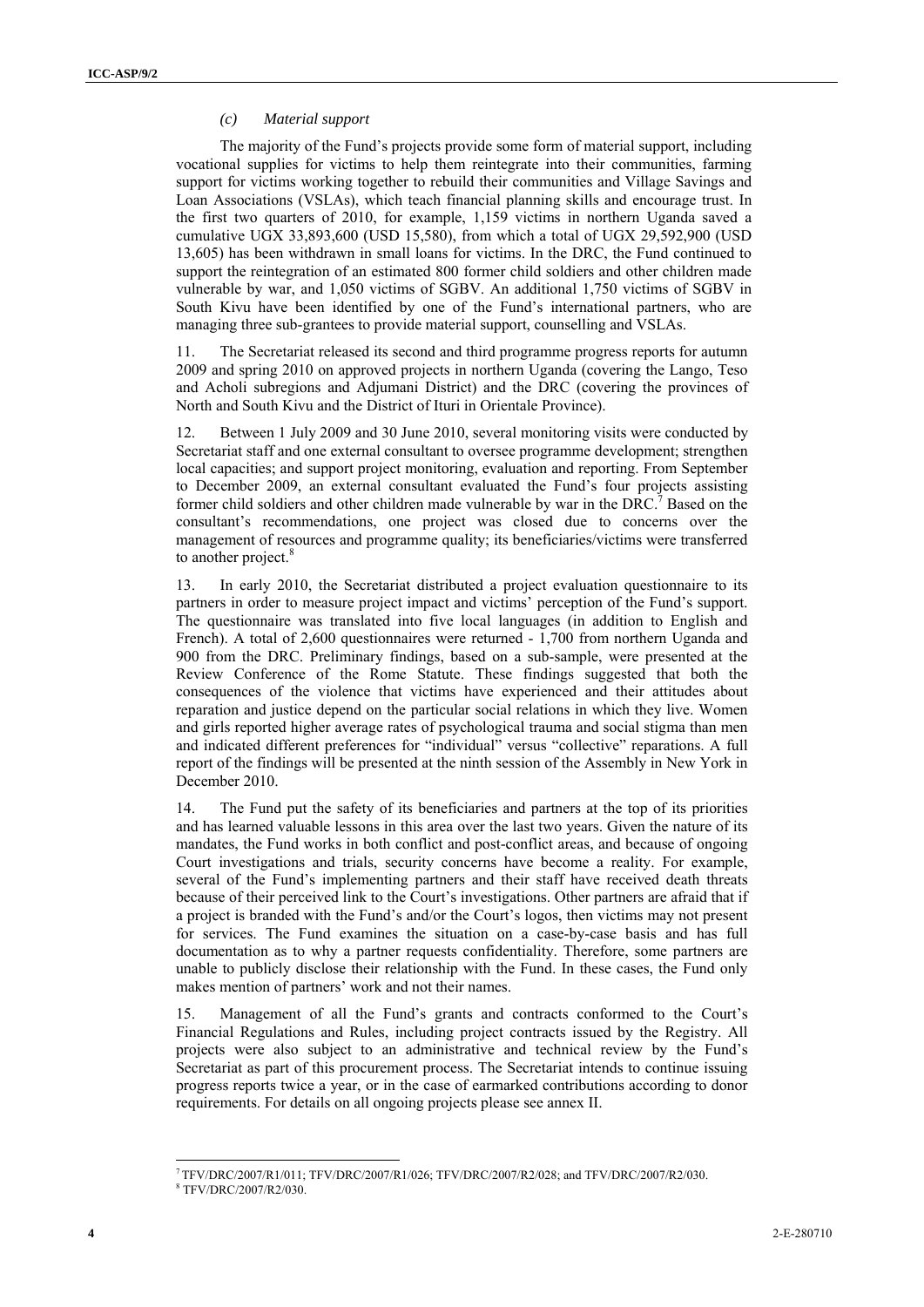16. On 30 October 2009, the Fund notified Pre-Trial Chamber II in accordance with regulation 50 of the Regulations of the Trust Fund for Victims of its proposed activities in the Central African Republic  $(CAR)$ <sup>9</sup> In the filing, the Fund explained that its projects would target in particular victims and their families who have suffered from sexual and other forms of gender-based violence, having identified this category as the one with the most pressing need. The Fund proposed to launch a public tender to solicit suitable project proposals to ensure an open and transparent process.

17. In response, Pre-Trial Chamber II issued a decision on 16 November 2009<sup>10</sup> asking the Board of Directors, once the selection of specific activities and projects has been made, to formally notify the Pre-Trial Chamber of those activities or projects and to provide all related necessary information. Therefore, the open tender for projects will be publicly released before the end of 2010 and projects will be selected pending Pre-Trial Chamber approval.

### **B. Election of the members of the Board of Directors**

18. The Assembly of States Parties elected on 18 November 2009 five members of the Board of Directors of the Trust Fund for Victims, in accordance with its resolution ICC-ASP/1/Res.7. The Assembly elected one member from the Group of African States, one member from the Group of Asian States, one member from the Group of Eastern European States, one member from the Group of Latin American and Caribbean States, and one member from the Group of Western European and Other States as follows:

- (a) Ms. Betty Kaari Murungi (Kenya)
- (b) Mr. Bulgaa Altangerel (Mongolia)
- (c) Ms. Vaira Vīķe-Freiberga (Latvia)
- (d) Mr. Eduardo Pizarro Leongómez (Colombia)
- (e) Ms. Elisabeth Rehn (Finland)

19. The Board members' term of office is three years and began on 1 December 2009. The Assembly expressed its appreciation to the Board of Directors for their continuing commitment towards easing the suffering of victims.<sup>11</sup>

### **C. Seventh annual meeting of the Board of Directors**

20. The seventh annual meeting of the Board of Directors of the Trust Fund for Victims was held in New York from 23 to 25 March 2010. All members of the Board participated in the meeting: Mr. Bulgaa Altangerel, Ms. Betty Kaari Murungi, Mr. Eduardo Pizzarro Leongómez, Ms. Elisabeth Rehn, and Ms. Vaira Vīķe-Freiberga. The members of the Board unanimously elected Ms. Elisabeth Rehn as Chair of the new Board in accordance with the Regulations of the Trust Fund for Victims.12

21. The Board of Directors received an orientation from Secretariat staff on all programme, operational, financial and legal issues. The Registrar also attended several sessions to provide additional information and respond to questions.

22. In the second half of 2009, as the previous Board was nearing the end of its mandate, the President of the Assembly asked that the recruitment decision on the new Executive Director be remitted to the new Board of Directors. The newly elected Board decided during its annual meeting that the Chair would meet the two final candidates and report her observations and preference to the Board. The final selection would have a

 9 Pre-Trial Chamber II, Notification from the Board of Directors of the Trust Fund for Victims in accordance with regulation 50 of the Regulations of the Trust Fund for Victims; ICC-01/05-29 and ICC-01/05-29-Anx of  $30$  October 2009.

<sup>10</sup> Pre-Trial Chamber II, Decision on the Submission of the Trust Fund for Victims dated 30 October 2009, ICC-01/05-30 of 16 November 2009.

<sup>&</sup>lt;sup>11</sup> Resolution ICC-ASP/8/Res.3, para. 45.

<sup>&</sup>lt;sup>12</sup> Resolution ICC-ASP/4/Res.3, annex: Regulations of the Trust fund for Victims, part I, chapter I, section I, para. 1.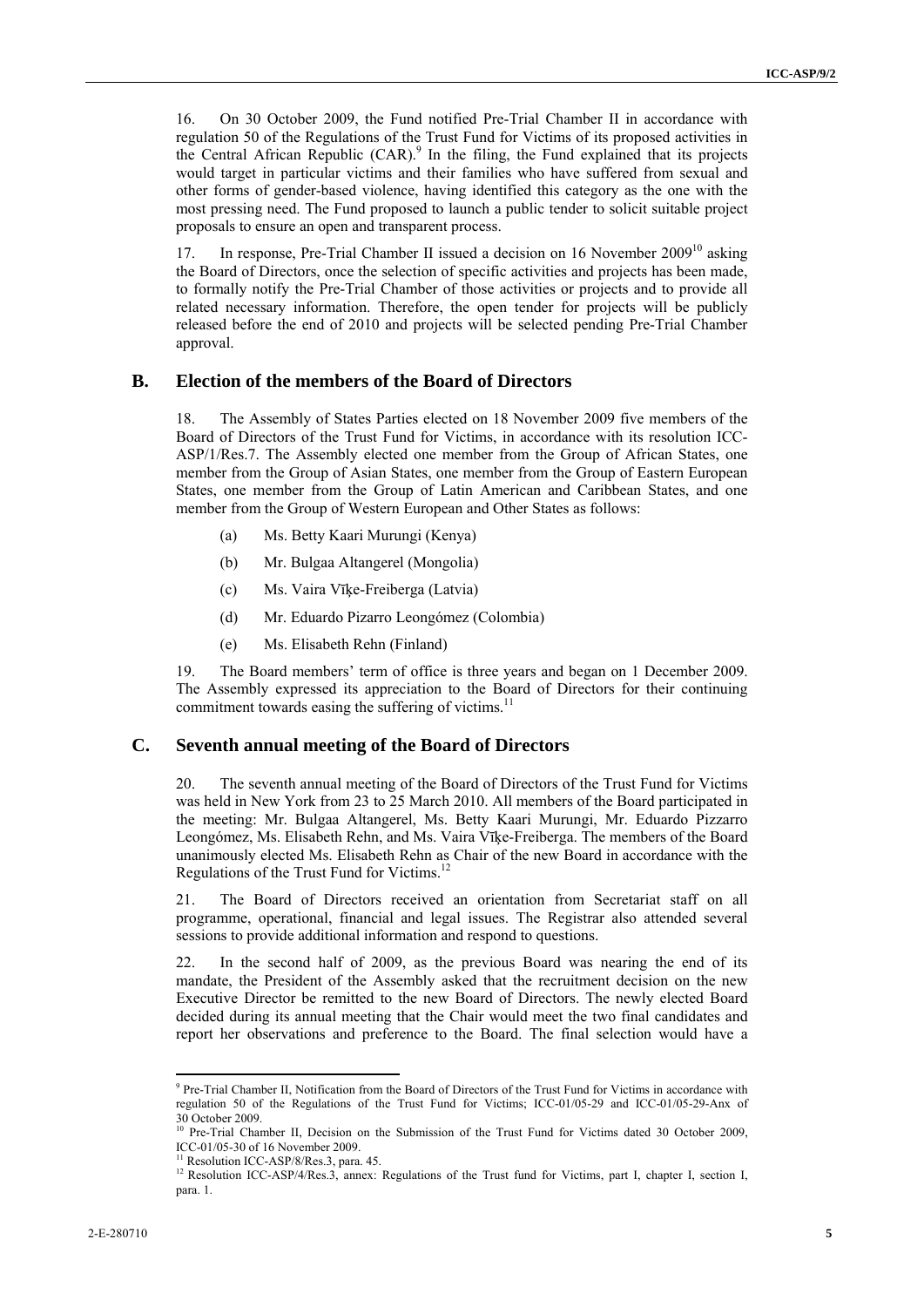minimum of three votes. A new Executive Director has now been selected and will take up his post in September 2010.

23. The Board requested the Secretariat to develop a fund-raising strategy for the Americas and Caribbean; to submit an amended donor appeal; and to revise the by-laws (together with the Registry). Furthermore, the Board delegated to the Secretariat the decision to assess the situation in Kenya.

24. The Board approved the Secretariat's proposed budget and staffing for 2011 without any vacancy rate for the seven established posts.

25. The next Board meeting is scheduled in The Hague from 21 to 23 March 2011.

### **D. Review Conference of the Rome Statute**

26. The Chair of the Board, Ms. Elisabeth Rehn, two Board members, Ms. Betty Kaari Murungi of Kenya and Mr. Eduardo Pizarro Leongómez of Colombia, and Ms. Kristin Kalla, Acting Executive Director, all took a prominent and active role during the recent Review Conference of the Rome Statute in Kampala, Uganda. Board members and the Secretariat staff participated in the plenary session, as well as in high-level meetings with countries' delegates and other stakeholders with a view to increasing the Fund's visibility and mobilizing additional resources.

27. The Chair represented the Board on several panels including the Stocktaking of International Criminal Justice session on "The impact of the Rome Statute system on victims and affected communities." The Board with its Secretariat also organized several events to emphasize the work of local partners and projects in northern Uganda and the DRC to include: visits to project sites, a photo exhibition featuring the Fund's support to victims, and side events. One such side event presented four of the Fund's projects with the AVSI Foundation, Northeast Chilli Producers Association (NECPA), War Affected Children's Association (WACA) and the Northern Uganda Community-Based Action for Children with Disabilities.

28. The Chair of the Board co-hosted a pre-conference dinner with the Cinema for Peace Foundation, entitled "A Special Evening on Justice". The dinner brought together the Secretary-General of the United Nations, the President of the Assembly of States Parties and other notables to raise awareness about the Fund and the needs of victims of mass crimes.

29. Judge Sang-Hyun Song, President of the ICC, Ms. Betty Kaari Murungi of Kenya and Ms. Kristin Kalla, Acting Executive Director, travelled to Gulu on 29 May 2010 to meet victims and affected communities and to visit the Fund's victim rehabilitation project at the AVSI GROW Centre at the Gulu Regional Referral Hospital.

30. In light of the work of the Board and Secretariat, the Review Conference adopted a resolution expressing "its appreciation to the Board of Directors of the Trust Fund for Victims for its continuing commitment towards easing the suffering of victims".<sup>13</sup>

### **E. Assistance provided by the Registry**

31. In accordance with the annex to resolution ICC-ASP/1/Res.6 and with resolution ICC-ASP/3/Res.7, and mindful of the independence of the Board and the Secretariat, the Registrar provided such assistance as is necessary for the proper functioning of the Board and the Secretariat.

32. The assistance was provided, inter alia, by the Immediate Office of the Registrar, Budget and Finance Section, Legal Advisory Services, Court Interpretation and Translation Section, Field Operations Section, General Services Section, Human Resources Section and the Information and Communication Technologies Section.

<sup>&</sup>lt;sup>13</sup> Resolution RC/Res.2 (The impact of the Rome Statute system on victims and affected communities), para. 5.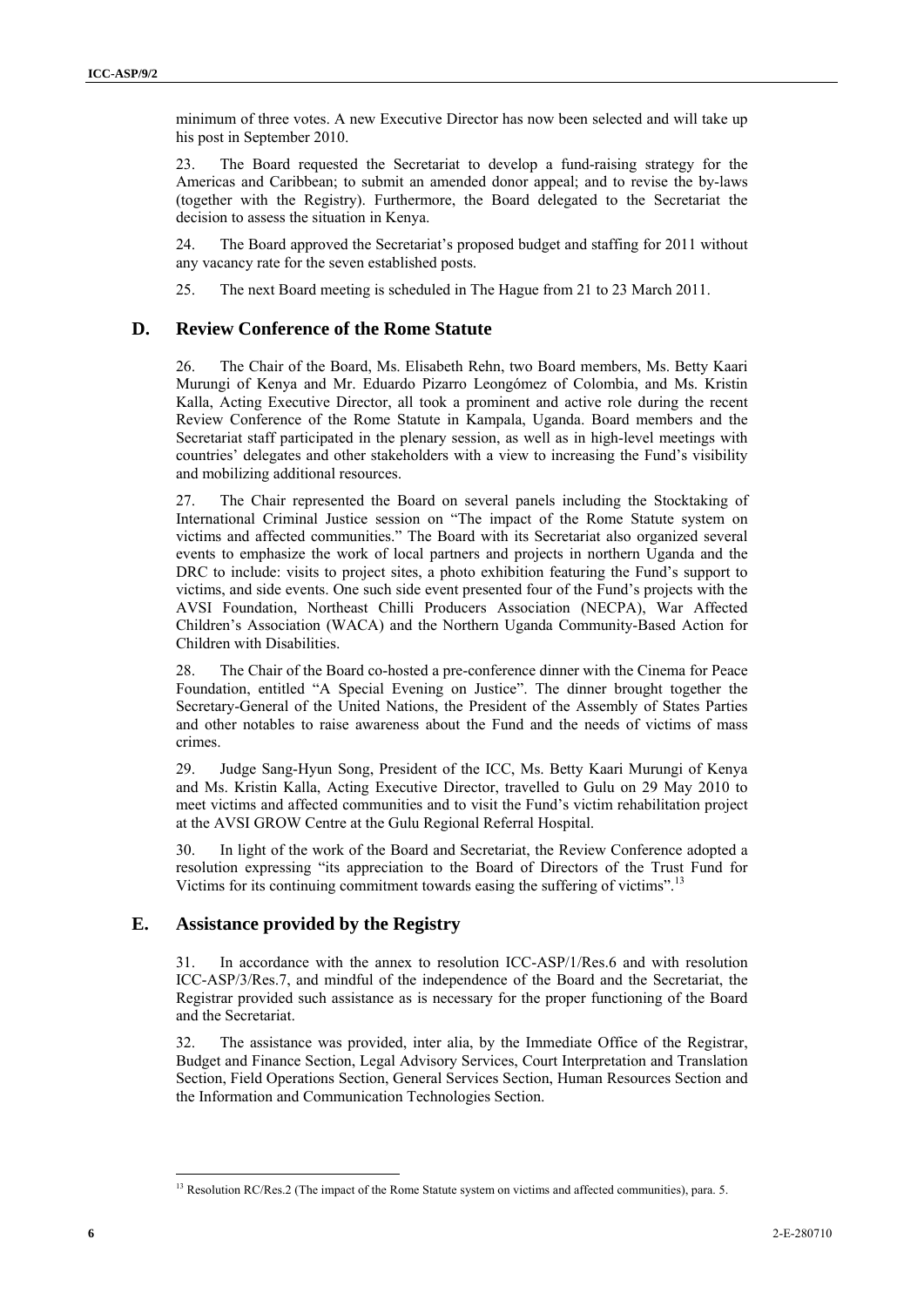## **II. Financial report**

### **A. Status of voluntary contributions**

33. In accordance with paragraph 11 of the annex to resolution ICC-ASP/1/Res.6, which states that all offered voluntary contributions, regardless of whether they were accepted or refused, should be reported annually to the Assembly, a list of voluntary contributions is contained in annex I to this report. The list includes, inter alia, the contributions received from States ( $\epsilon$ 1,826,043.16); institutions and individuals ( $\epsilon$ 6,433.83); in-kind and/or matching donations from implementing partner organizations (equivalent to  $\epsilon$ 362,962); and interest income to the Fund ( $\epsilon$ 13,866.44).

34. The Fund's euro account showed a balance of €360,527.15; the US dollar account had a balance of US\$ 31,093.95. In addition, the Fund currently has a savings account of €3,400,000.

35. The Secretariat controls the resources received by the Fund and reports on their use in accordance with the criteria described in the annex to resolution ICC-ASP/4/Res.3.14 The Board noted that the Secretariat must report on earmarked contributions separately, as this information is required by some of the donors. During this reporting period, the Registry was not in a position to amend the SAP accounting system and to accommodate the requirements of the Fund, which are based on resolution ICC-ASP/4/Res.3. Therefore, the Secretariat continues noting all earmarked contributions manually.<sup>15</sup> It is anticipated that the SAP reconfiguration for the Fund's earmarked contributions will be completed by the end of 2010 or early 2011.

36. The members of the Board wish to express their gratitude for the contributions received during the period covered by the present report and urge States Parties to continue contributing to the Fund. Particular gratitude is extended to those States Parties which decided to increase their contributions in line with the rising volume of nearly  $\epsilon$ 1.6 million of assistance to victims provided by the Fund during the reporting period.

### **B. External audit 2009**

37. The National Audit Office of the United Kingdom provides external audit services to the Fund. Accordingly, in July 2010, the NAO submitted to the Board of Directors of the Trust Fund for Victims the auditor's report containing the financial statements of the Fund for the period ending 31 December 2009. As indicated in this report, the audit examination revealed no weaknesses or errors material to the accuracy, completeness and validity of the financial statements. As a result, the NAO issued an unqualified audit opinion on the 2009 financial statements of the Fund.

38. The NAO report of July 2010 contains eight recommendations:

#### **Recommendation 1:**

"*We recommend that in finalizing the online donation mechanisms the Trust Fund considers the cost benefits of an outsourced web donation facility, and that this is actively promoted through a clear fundraising strategy."*

The Board of Directors fully endorses this recommendation and will review the options for an online donation mechanism, bearing in mind a cost-benefit analysis of the various options and ability to comply with the Court's Financial Regulations and Rules . At its annual meeting, the Board mandated the Secretariat to develop a new fund-raising strategy. The new Director, who will start in September 2010, will have fund-raising as one of his main priorities.

<sup>&</sup>lt;sup>14</sup> Official Records of the Assembly of States Parties to the Rome Statute of the International Criminal Court, *Fourth session, The Hague, 28 November to 3 December 2005 (ICC-ASP/4/32), part III.*<br><sup>15</sup> As stated in the Report to the Assembly of States Parties by the Board of Directors of 18 September 2009

<sup>(</sup>ICC-ASP/8/18\*, para. 31).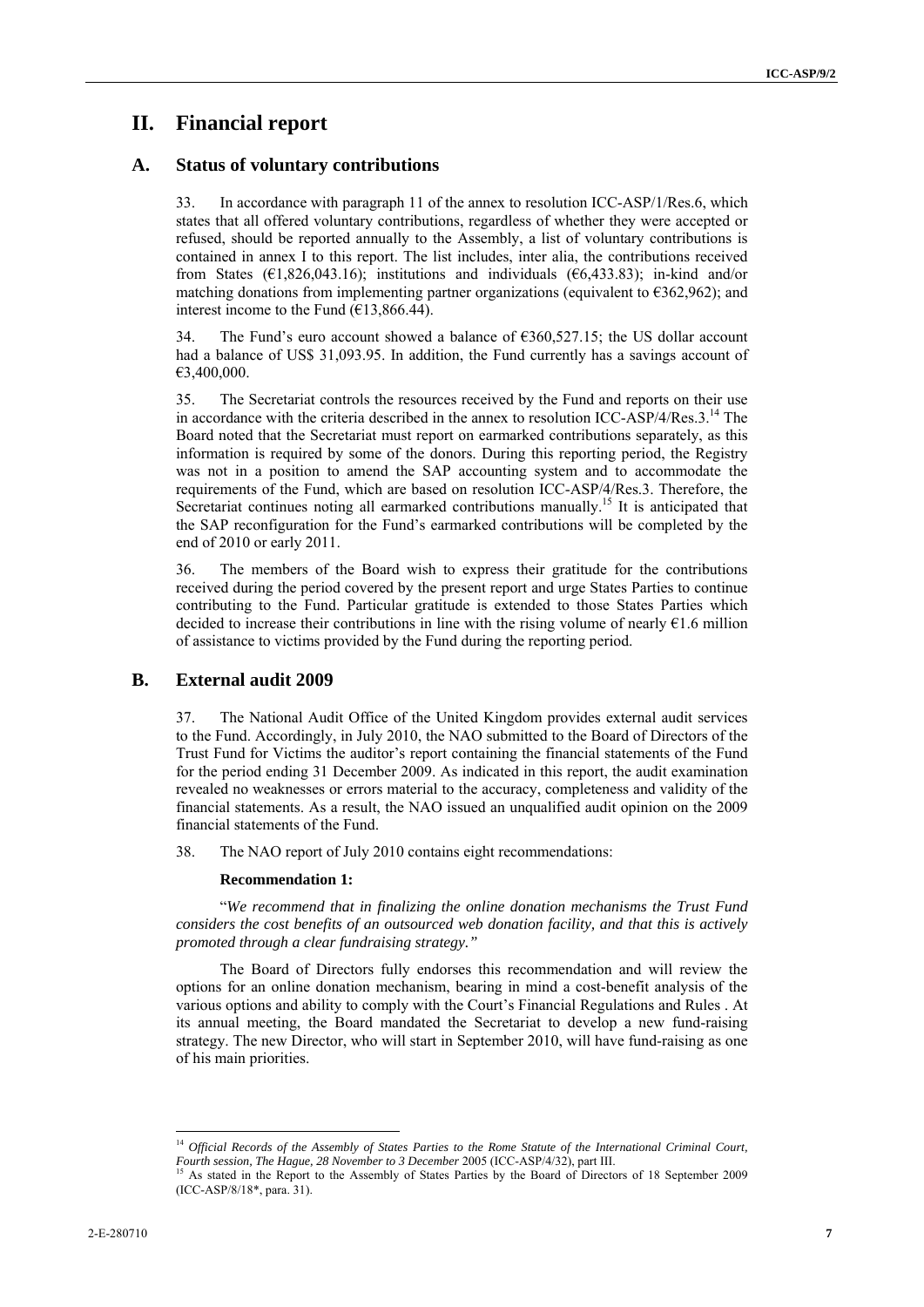#### **Recommendation 2:**

*"We recommend that once the new web facility is brought into use the Fund establishes clear procedures to ensure that resources are subject to appropriate controls, in compliance with the Court's Financial Regulations and Rules."* 

The Board agrees with this recommendation and will develop appropriate procedures, e.g. for vetting, in line with the Court's Financial Regulations and Rules.

#### **Recommendation 3:**

*"We recommend that the Trust Fund for Victims should consider the necessary resources required to support the administrative and financial requirements of the Fund as online donations and reparations become more significant over the coming financial periods."* 

The Board gives its full support to this recommendation. It agrees that adequate administrative and financial support is crucial for the proper functioning of the Fund. However, staffing is dependent on the provision of adequate resources within the regular programme budget, which is approved by the Assembly of State Parties. The Board encourages the Committee on Budget and Finance and the Assembly to take into consideration the recommendations of the external and internal auditors by ensuring that the appropriate level of administrative and financial support continue to be made available for the effective functioning of Fund.

#### **Recommendation 4:**

*"We recommend that the reserve for reparations is subject to regular and evidenced review and scrutiny to ensure that the level of the reserve is sufficient to cover future anticipated court ordered reparations."* 

The Board will review on a regular basis the level of resources set aside for any potential court orders for reparations; and the Secretariat will engage in a regular exchange with the Court (Chambers) to share information in this regard.

#### **Recommendation 5:**

*"We further recommend that the Trust Fund develop simple management accounts including a cash flow forecast for review by the Board on a regular basis. Information on financial resources for reparations should be shared with the Court on a regular basis. This would ensure that the financial position of the Fund is properly understood."* 

The Board supports this recommendation and will ensure that cash-flow forecasts are shared with the Court on a regular basis.

#### **Recommendation 6:**

*"We recommend that the Audit Committee mandate specifically includes consideration of the Trust Fund for Victims, and that a separate risk register is developed to consider the operational, financial and reputational risks which the Fund faces."* 

The Board notes that the regulations pertaining to the mandate of the audit committee have been promulgated by Presidential Directive ICC/PRESD/G/2009/1. The Board has not been consulted in this process, and neither the Board nor the Secretariat is represented in the Audit Committee. Therefore, the Board does not agree with the recommendation as long as it has not been consulted on this matter, and has no representation in the audit committee.

#### **Recommendation 7:**

*"We recommend that the Assembly considers approving the appropriations in respect of the Secretariat of the Trust Fund for Victims directly to the Fund, so that the full income and cost of operating the Trust Fund are disclosed within its financial statements".* 

The Board of Directors notes that this recommendation is not addressed to the Board but to the Assembly. In addition, in the opinion of the Board and in accordance with resolution ICC-ASP/3/RES.7, paragraph 2, "for administrative purposes, the Secretariat and its staff shall be attached to the Registry of the Court". Accordingly, it is impossible to approve appropriations in respect of the Secretariat of the Trust Fund directly to the Fund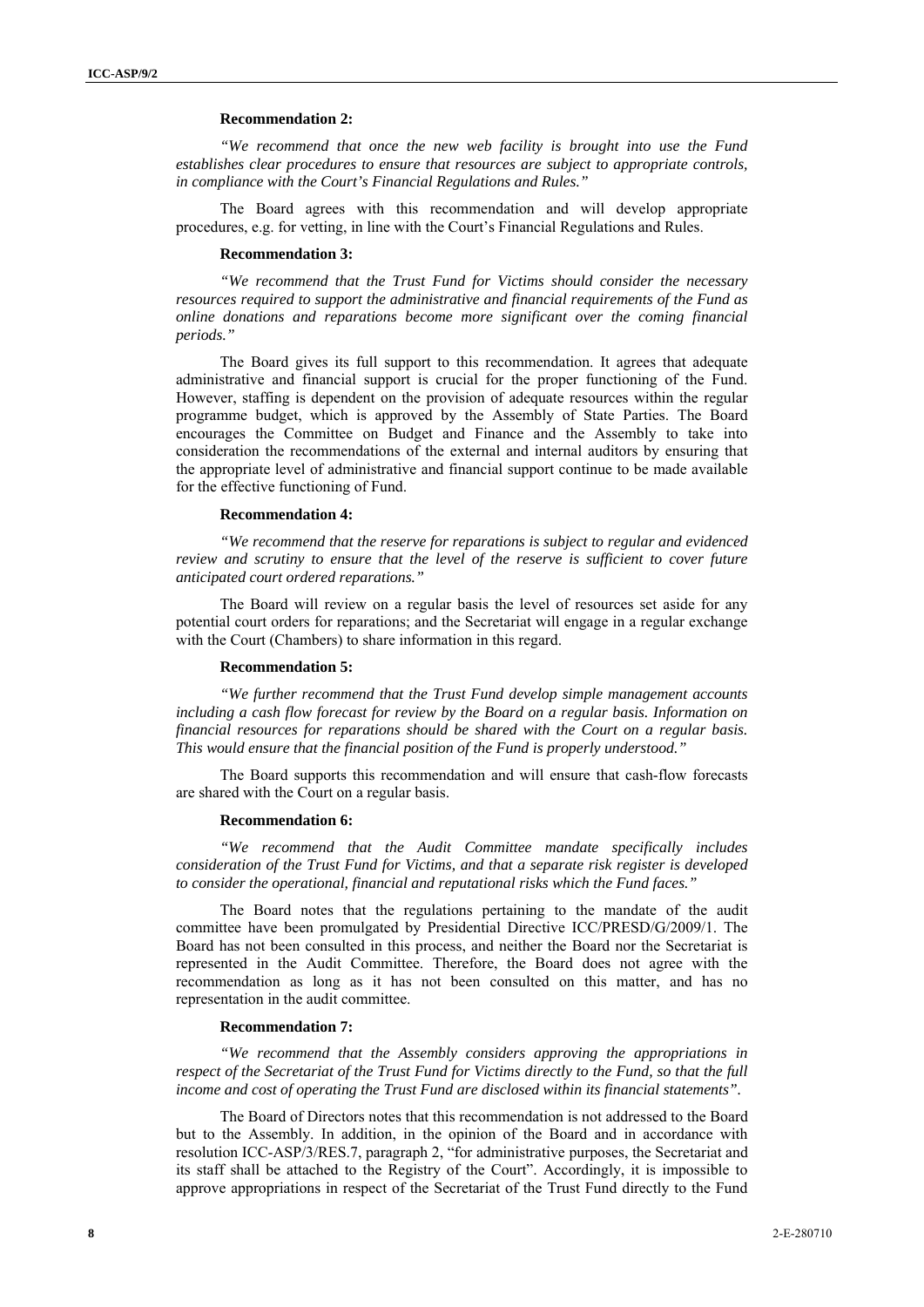and not as part of the regular programme budget of the Court. However, the costs for the Secretariat may be fully disclosed in the Fund's financial statements to enhance financial transparency.

#### **Recommendation 8:**

*"We recommend that the Trust Fund Board of Directors review the procedure for approval of the Fund's Financial Statements following their preparation by ICC Budget and Finance Section. We also recommend that the Chair of the Board of Directors sign the financial statements to confirm their acceptance on behalf of the Board."* 

The Board endorses recommendation 8. It notes that recommendation 8 on the submission of financial statements appears to be in line with article 77 of the Regulations of the Trust Fund, according to which "the Board of Directors shall also submit: (… ) b) the accounts and financial statements of the Trust Fund for review by the External Auditor."

However, in practical terms there will be limits to oversight of the financial statements by the Board. In particular, the Board of Directors consists of eminent persons of "high moral character, impartiality and integrity with competence in the assistance to victims of serious crimes" (resolution ICC-ASP/1/Res.7). The Board works pro bono; and members have consisted of former politicians, former heads of State, Nobel laureates, royalty and other VIPs. The Board of Directors, which meets only once a year, points out that it does not consist of technical working-level staff with expertise in the day-to-day running of an administration, including budgetary and financial matters.

Accordingly, the Board can through the signature of one of its members acknowledge the financial statements. However, it will continue to rely on the technical expertise of the Secretariat and Registry for the proper drafting and review of the financial statements.

### **III. Proposed budget for 2011**

39. In accordance with resolution ICC-ASP/4/Res.3, the Board of Directors prepared the 2011 budget proposal for the Secretariat, which was established pursuant to resolution ICC-ASP/3/Res.7. The proposed budget is submitted annually to the Assembly for approval, in accordance with paragraph 6 of the annex to resolution ICC-ASP/1/Res.6.

40. The Board attempted to achieve zero growth in its budget submission for 2011; however, the expansion of the Fund's activities to Kenya caused a small increase of  $€43,500$  in the budget submission. The total proposed budget for 2011 is therefore  $\epsilon$ 1,261,100, compared to an approved budget for 2010 of  $\epsilon$ 1,221,600 (excluding the costs of the Review Conference).

41. As all seven Secretariat posts are to be filled by the end of 2010, the Board requests that the Assembly approve the 2011 budget with an exemption from any vacancy rate.

42. For 2010 and 2011, the legal needs of the Secretariat have been met through the voluntary contribution provided by the Government of Germany to finance a P-4 Legal Advisor (see annex III for the organization chart of the Secretariat).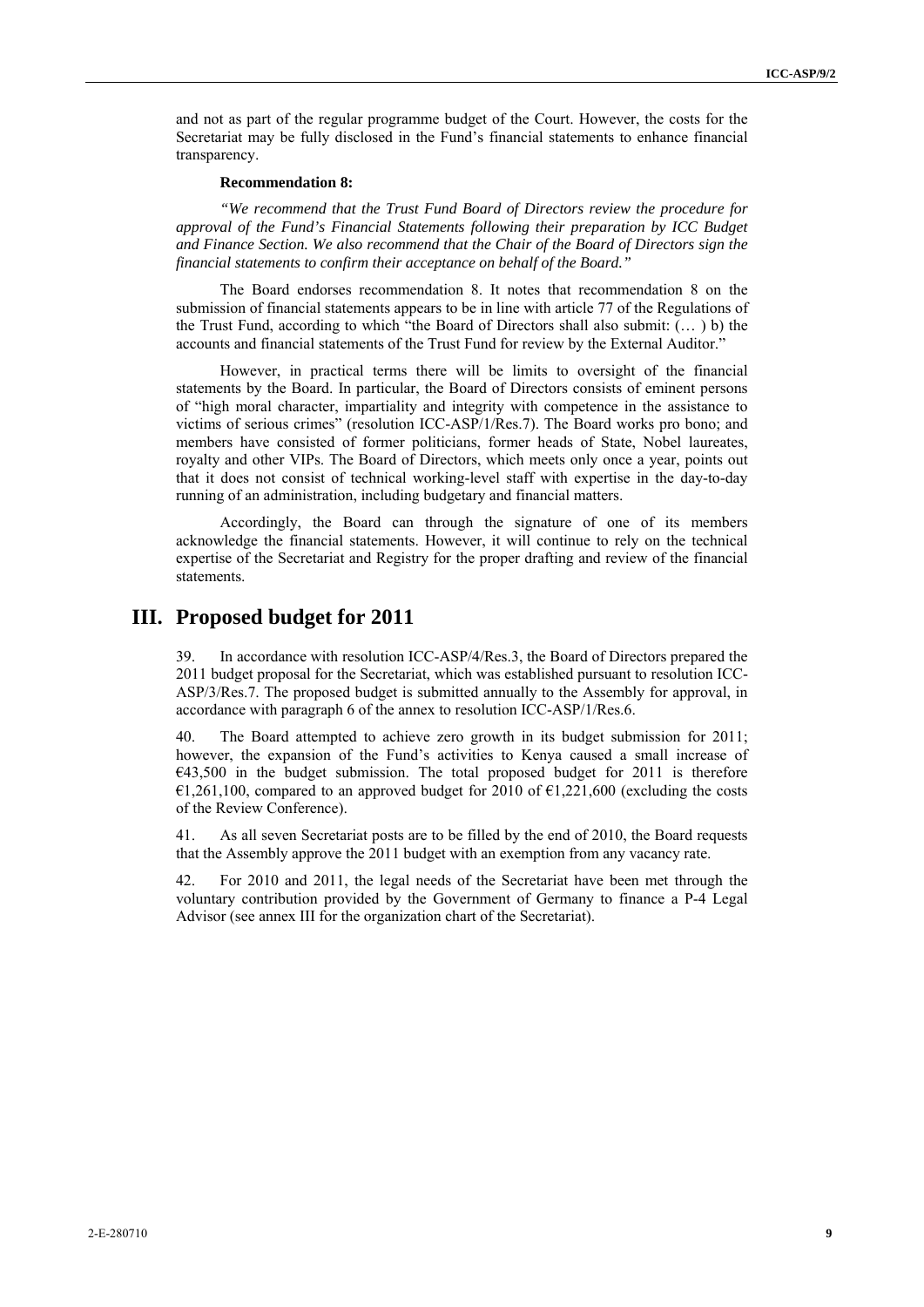## **Annex I**

## **A. Voluntary contributions received by the Trust Fund for Victims**

The Fund received the following voluntary contributions from States during the period from 1 July 2009 to 30 June 2010:

| <b>Contributions from States</b>   | Euros $\Theta$          |
|------------------------------------|-------------------------|
| Andorra                            | 12,000.00               |
| Australia                          | 100,000.00              |
| Austria                            | 30,000.00               |
| Belgium                            | 75,000.00               |
| Denmark                            | 497,160.04              |
| Finland                            | 100,000.00              |
| Germany                            | 455,000.00              |
| Ireland                            | 100,000.00              |
| Liechtenstein                      | 12,452.80               |
| Netherlands                        | 20,475.00               |
| Norway                             | 253,839.32              |
| Poland                             | 15,000.00               |
| Slovenia                           | 15,000.00               |
| Spain                              | 60,000.00               |
| Switzerland                        | 35,000.00               |
| United Kingdom                     | 45,116.00               |
| <b>Total States' contributions</b> | $\bigoplus$ ,826,043.16 |

In addition to the above-mentioned contributions from States, the Fund received during the period from 1 July 2009 to 30 June 2010:

(a)  $\epsilon$ 6,433.83 in cash contributions from individuals and institutions;

(b) €362,962 in-kind and/or matching donations from implementing partners (details in annex II);

(c)  $\epsilon$ 13,866.44 interest income; and

(d)  $\epsilon$ 170,000 pledged by the Government of Finland for rehabilitating and supporting survivors of sexual violence as a tactic of war; €155,000 pledged by the Government of Germany to fund the second year of the Legal Advisor, and USD 32,000 pledged by the Government of the Netherlands to co-fund a reintegration project in the DRC.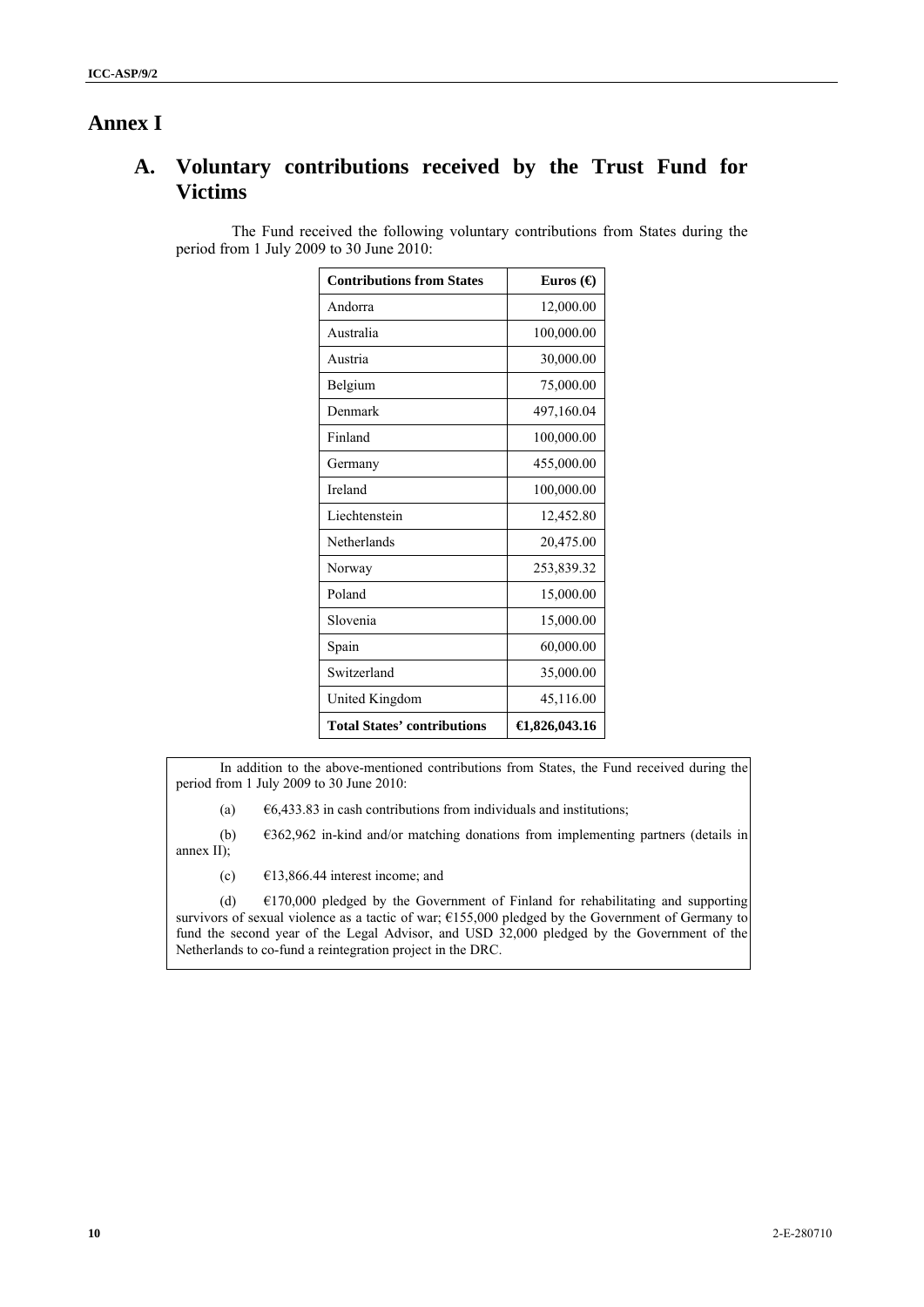# **B. List of voluntary contributions per bank account**

## **B.1. ABN AMRO (in €)**

Outstanding time deposit  $\in$  3,400,000.00

| Bank name:      | <b>ABN AMRO</b>        |
|-----------------|------------------------|
| Account holder: | Trust Fund for Victims |
| Currency:       | Euro $(\epsilon)$      |
| Account number: | 53.84.65.115           |
| IBAN:           | NL54ABNA0538465115     |
| Swift:          | ABNANL2A               |

Bank details, including contributions received, from 1 July 2009 to 30 June 2010

| <b>Details</b>                                        | Euros $\Theta$ |
|-------------------------------------------------------|----------------|
| Opening balance                                       | 3,129,588.90   |
| Contributions from individuals and institutions       | 6,181.83       |
| Contributions from States                             | 1,655,568.16   |
| Grant / project payments                              | (1,525,825.61) |
| Internal transfer from Fortis bank $\epsilon$ account | 151,869.99     |
| Matured time deposit                                  | 330,493.17     |
| Transfer to savings account                           | (3,400,000.00) |
| Interest income                                       | 13,831.05      |
| Bank charges                                          | (1,180.34)     |
| <b>Balance as at 30 June 2010</b>                     | €360,527.15    |

| <b>Contributions from</b><br>individuals and |                |
|----------------------------------------------|----------------|
| institutions by month                        | Euros $\Theta$ |
| <b>July 2009</b>                             | 417 26         |
| August 2009                                  | 690.00         |
| September 2009                               | 165.00         |
| October 2009                                 | 810.35         |
| November 2009                                | 155.00         |
| December 2009                                | 1,200.00       |
| January 2010                                 | 0.00           |
| February 2010                                | 305.00         |
| March 2010                                   | 300.31         |
| April 2010                                   | 1,250.00       |
| May 2010                                     | 450.00         |
| June 2010                                    | 438.91         |
| Total                                        | 6,181.83       |

| <b>Contributions from States</b> |                  |
|----------------------------------|------------------|
| by month                         | Euros ( $\Theta$ |
| <b>July 2009</b>                 | 12,000.00        |
| August 2009                      | 15,000.00        |
| September 2009                   | 300,000.00       |
| October 2009                     | 0.00             |
| November 2009                    | 0.00             |
| December 2009                    | 732,160.04       |
| January 2010                     | 0.00             |
| February 2010                    | 128,300.00       |
| March 2010                       | 57,568.80        |
| April 2010                       | 280,539.32       |
| May 2010                         | 0.00             |
| June 2010                        | 130,000.00       |
| <b>Total</b>                     | €1,655,568.16    |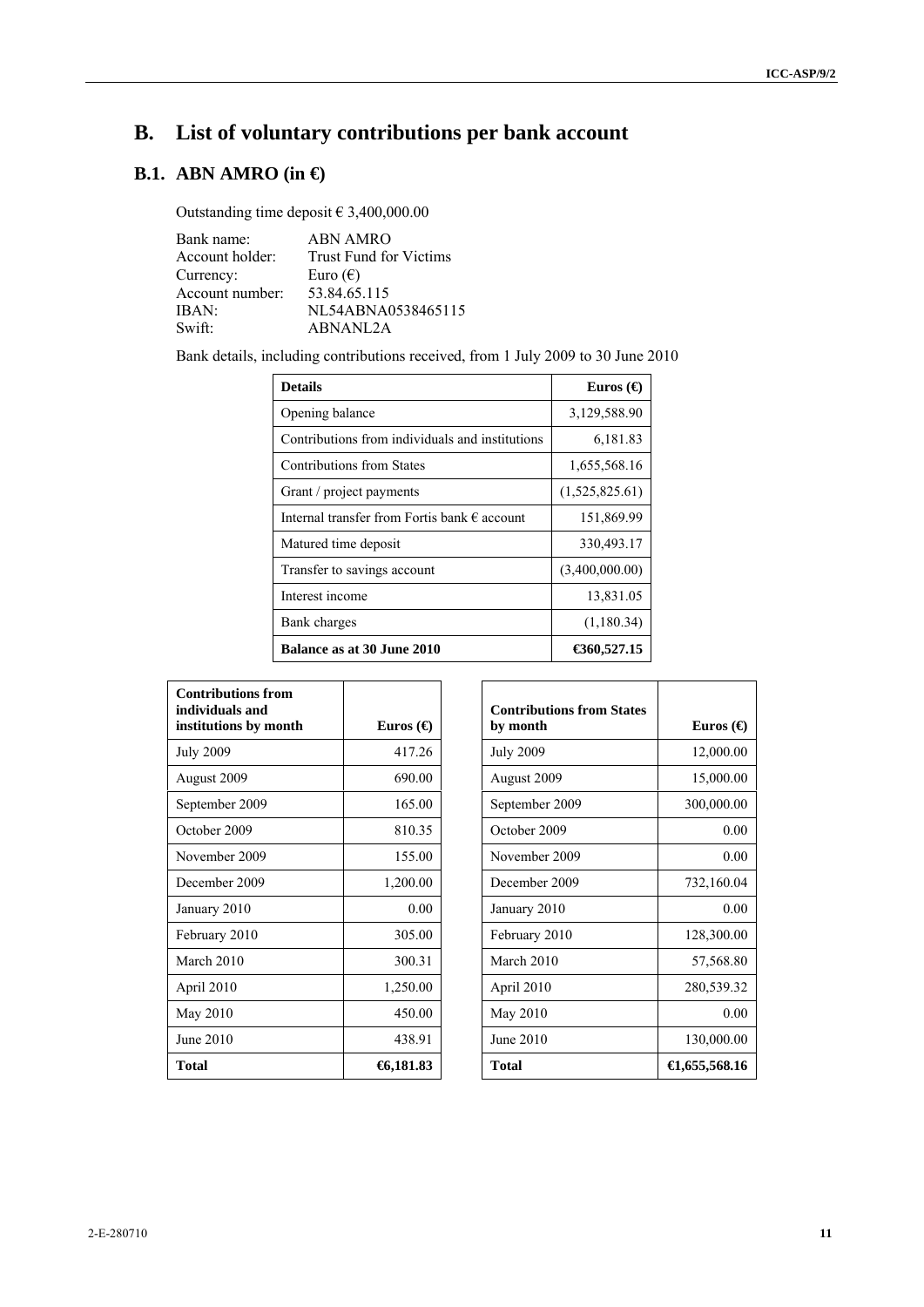## **B.2. Fortis Bank (in €)**

| Bank name:      | Fortis Bank, The Hague (Netherlands) |
|-----------------|--------------------------------------|
| Account holder: | The Trust Fund for Victims           |
| Currency:       | Euro $(\epsilon)$                    |
| Account number: | 240005201                            |
| IBAN:           | NL39FTSB0240005201                   |
| Swift Code:     | FTSBNL2R                             |

Bank details, including contributions received, from 1 July 2009 to 19 January 2010

| <b>Details</b>                                   | Euros $\Theta$ |
|--------------------------------------------------|----------------|
| Opening balance                                  | 1,659.21       |
| Contributions from individuals and institutions  | 252.00         |
| Contributions from States                        | 150,000.00     |
| Grant / project payments                         | 0.00           |
| Internal transfer to ABN AMRO $\epsilon$ account | (151,869.99)   |
| Matured time deposit                             | 0.00           |
| Interest income                                  | 35.39          |
| Bank charges                                     | (76.61)        |
| <b>Balance as at 30 June 2009</b>                | €0.00          |

| <b>Contributions from individuals</b><br>and institutions by month | Euros ( $\Theta$ |
|--------------------------------------------------------------------|------------------|
| <b>July 2009</b>                                                   | 252.00           |
| August 2009                                                        | 0.00             |
| September 2009                                                     | 0.00             |
| October 2009                                                       | 0.00             |
| November 2009                                                      | 0.00             |
| December 2009                                                      | 0.00             |
| January 2010                                                       | 0.00             |
| Total                                                              | €252.00          |

| <b>Contributions from States</b><br>by month | Euros $\Theta$        |
|----------------------------------------------|-----------------------|
| <b>July 2009</b>                             | 0.00                  |
| August 2009                                  | 0.00                  |
| September 2009                               | 0.00                  |
| October 2009                                 | 15,000.00             |
| November 2009                                | 0.00                  |
| December 2009                                | 60,000.00             |
| January 2010                                 | 75,000.00             |
| Total                                        | $\bigoplus$ 50,000.00 |

The Fortis bank account was closed on 19 January 2010.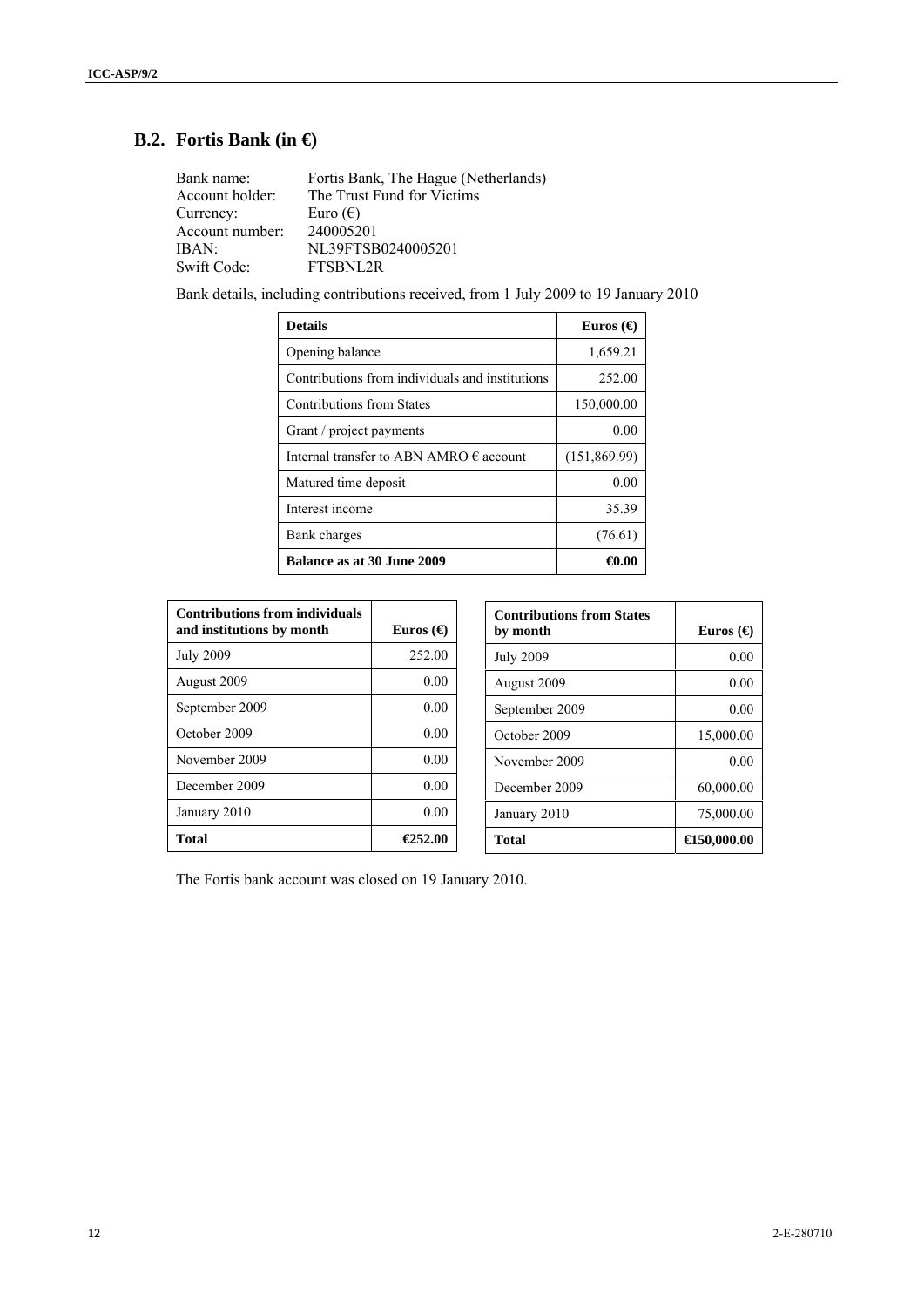## **B.3. ABN AMRO (in US\$)**

| Bank name:      | <b>ABN AMRO</b>               |
|-----------------|-------------------------------|
| Account holder: | <b>Trust Fund for Victims</b> |
| Currency:       | USD (US\$)                    |
| Account number: | 53.86.21.176                  |
| IBAN:           | NL87ABNA0538621176            |
| Swift:          | ABNANL2A                      |

Bank details, including contributions received, from 1 July 2009 to 30 June 2010

| <b>Details</b>                                  | US\$        |
|-------------------------------------------------|-------------|
| Opening balance                                 | 26,270.45   |
| Contributions from individuals and institutions | 0.00        |
| Contributions from States                       | 25,000.00   |
| Grant / project payments                        | (37,951.50) |
| Refund unused project funds                     | 17,775.00   |
| Matured time deposit                            | 0.00        |
| Interest income                                 | 0.00        |
| Bank charges                                    | 0.00        |
| <b>Balance as at 30 June 2010</b>               | \$31,093.95 |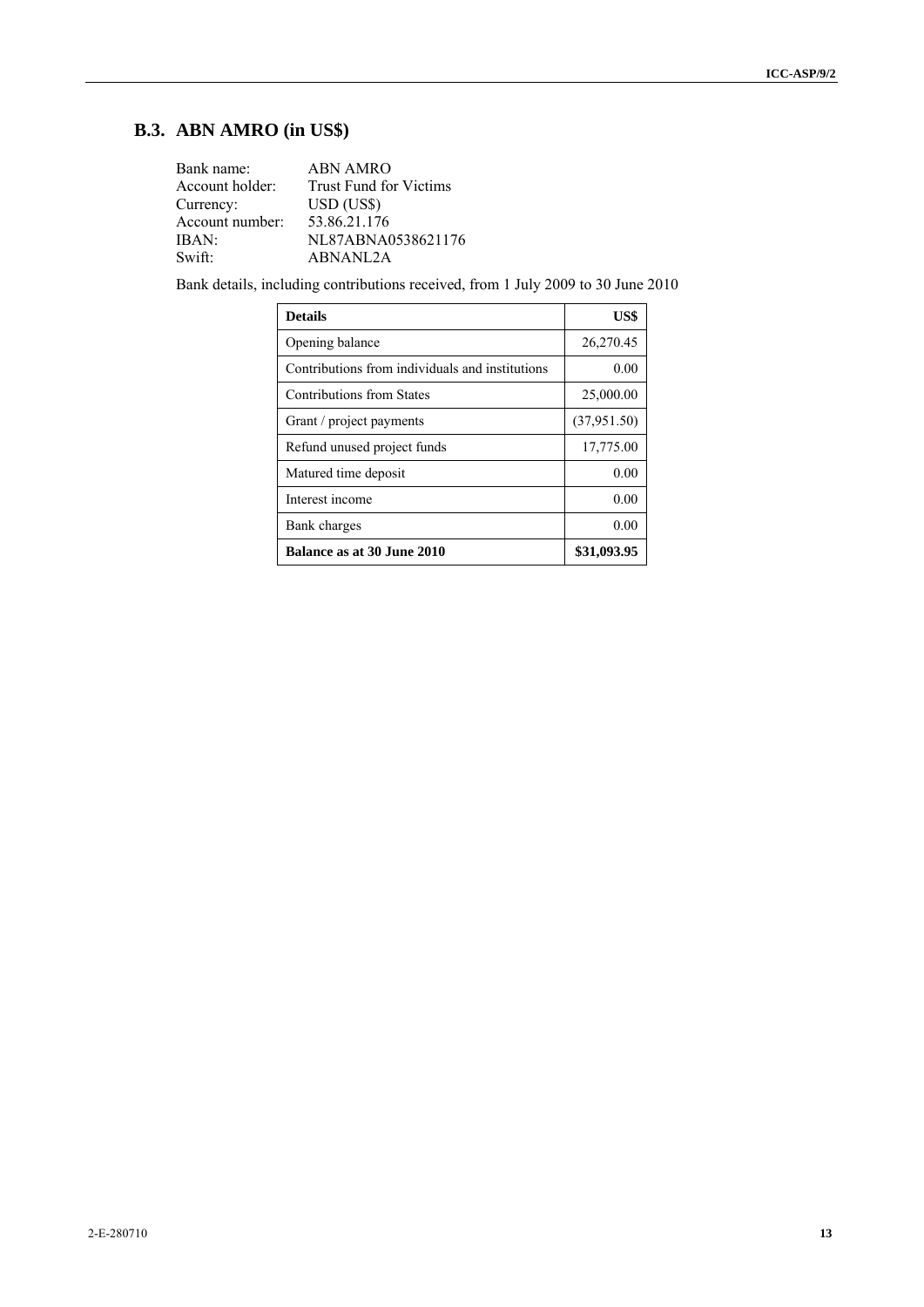### **Annex II**

## **Projects implemented during the period 1 July 2009 to 30 June 2010**

### **A. Uganda (16 projects)**

**Project(s):** TFV/UG/2007/R1/003, TFV/UG/2007/R1/005, TFV/UG/2007/R1/006, TFV/UG/2007/R1/016, TFV/UG/2007/R1/020, TFV/UG/2007/R1/025, TFV/UG/2007/R2/035

**Project title:** Harnessing opportunities to protect and end violence (HOPE)

**Budget:**  $\epsilon$ 579,739 +  $\epsilon$ 20,165 (matching funds by implementing partner)

**Duration:** December 2008 – December 2010

**Type of victim and intervention:** Physical rehabilitation, psychological rehabilitation and material support for victims, including former abductees and victim communities

**Project(s):** TFV/UG/2007/R1/14(a)

**Project title:** Reconstructive surgery for war victims in northern Uganda

**Budget**:  $\epsilon$ 42,324 (no matching funds reported during the period)

**Duration:** November 2008 – December 2010

**Type of victim and intervention:** Physical rehabilitation and psychological rehabilitation for mutilated victims

**Project(s):** TFV/UG/2007/R1/14(b)

**Project title:** Victims of rebels in northern Uganda: physical rehabilitation programme

**Budget**:  $\epsilon$ 97,258+ $\epsilon$ 452 (matching funds by implementing partner)

**Duration:** November 2007 – October 2010

**Type of victim and intervention:** Physical rehabilitation and psychological rehabilitation for mutilated victims

**Project(s):** TFV/UG/2007/R1/14(c)

**Project title:** Treating the mental health needs of Ugandan victims of war crimes: a service and capacity building approach

**Budget**:  $\epsilon$ 90,777 (no matching funds reported during the period)

**Duration:** October 2009 – October 2010

**Type of victim and intervention:** Material support for victimized communities

**Project(s):** TFV/UG/2007/R1/018, TFV/UG/2007/R2/042

**Project title:** Capacity building, advocacy and medical rehabilitation for victims of war

**Budget:**  $\epsilon$ 121,625 +  $\epsilon$ 21,967 (matching funds by implementing partner)

**Duration:** November 2008 – October 2010

**Type of victim and intervention:** Physical rehabilitation, psychological rehabilitation and material support for physically disabled victims of war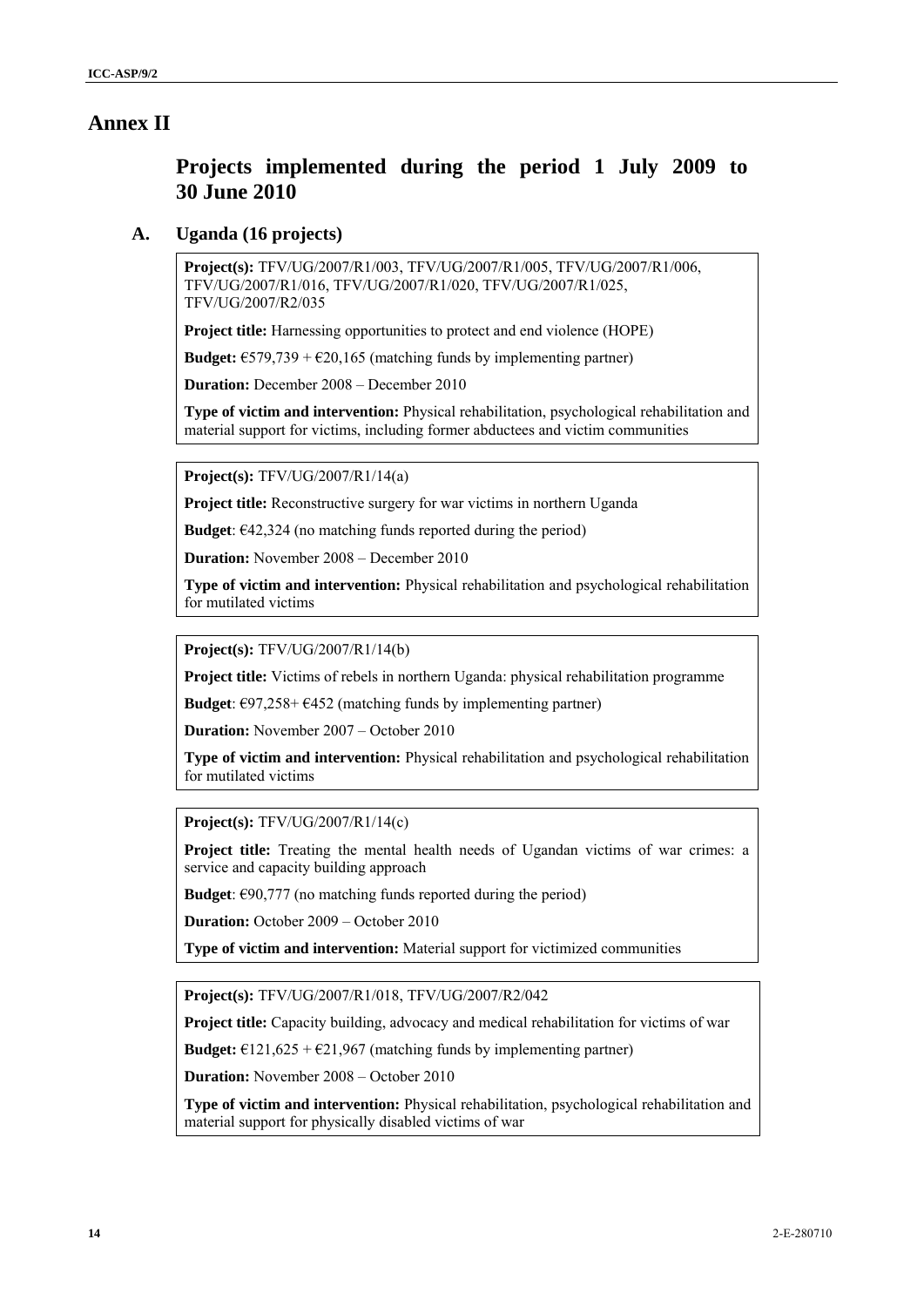**Project(s):** TFV/UG/2007/R2/038

**Project title:** Restoration of livelihoods for the war victims

**Budget:**  $\epsilon$ 138,099 +  $\epsilon$ 30,211 (matching funds by implementing partner)

**Duration:** December 2008 – November 2010

**Type of victim and intervention:** Psychological rehabilitation and material support for victims of war, including both ex-combatants and non-ex-combatants

**Project(s):** TFV/UG/2007/R2/039, TFV/UG/2007/R2/041

**Project title:** The Okweyo initiative

**Budget:**  $\epsilon$ 72,062 (no matching funds reported during the period)

**Duration:** November 2008 – November 2010

**Type of victim and intervention:** Physical rehabilitation, psychological rehabilitation and material support for wounded and/or traumatized victims and their families

**Project(s):** TFV/UG/2007/R2/040

**Project title:** Awareness and response to sexual gender-based violence among the waraffected population of Oyam district, Uganda

**Budget:**  $\epsilon$ 150,000 +  $\epsilon$ 111,486 (matching funds by implementing partner)

**Duration:** November 2008 – November 2010

**Type of victim and intervention:** Psychological rehabilitation and material support for war-affected youth and women

Note: The budget stated in the above tables corresponds to the total amount approved for the whole project duration. However, the matching funds cover only the period from 1 July 2009 to 30 June 2010.

### **B. Democratic Republic of the Congo (13 projects)**

**Project(s):** TFV/DRC/2007/R1/001, TFV/DRC/2007/R2/036

**Project title:** Empowering sexual violence survivors and their communities

**Budget:**  $€148,300$  (no matching funds reported during the period)

**Duration:** December 2009 – December 2010

**Type of victim and intervention:** Psychological rehabilitation and material support for victims of SGBV

**Project(s):** TFV/DRC/2007/R1/004

**Project title:** *Projet d'appui et accompagnement psychosocial des déplacés, des retournés, des communautés d'accueil : victimes des crimes de guerre et crime contre l'humanité en territoire d'ARU* (Project supporting the psychosocial rehabilitation of displaced people and returnees - victims of war crimes and crimes against humanity - in the territory of Aru, Ituri District)

**Budget**:  $\text{\textsterling}58,828 + \text{\textsterling}4,074$  (matching funds by implementing partner)

**Duration:** October 2009 – October 2010

**Type of victim and intervention:** Psychological rehabilitation for communities victimized by war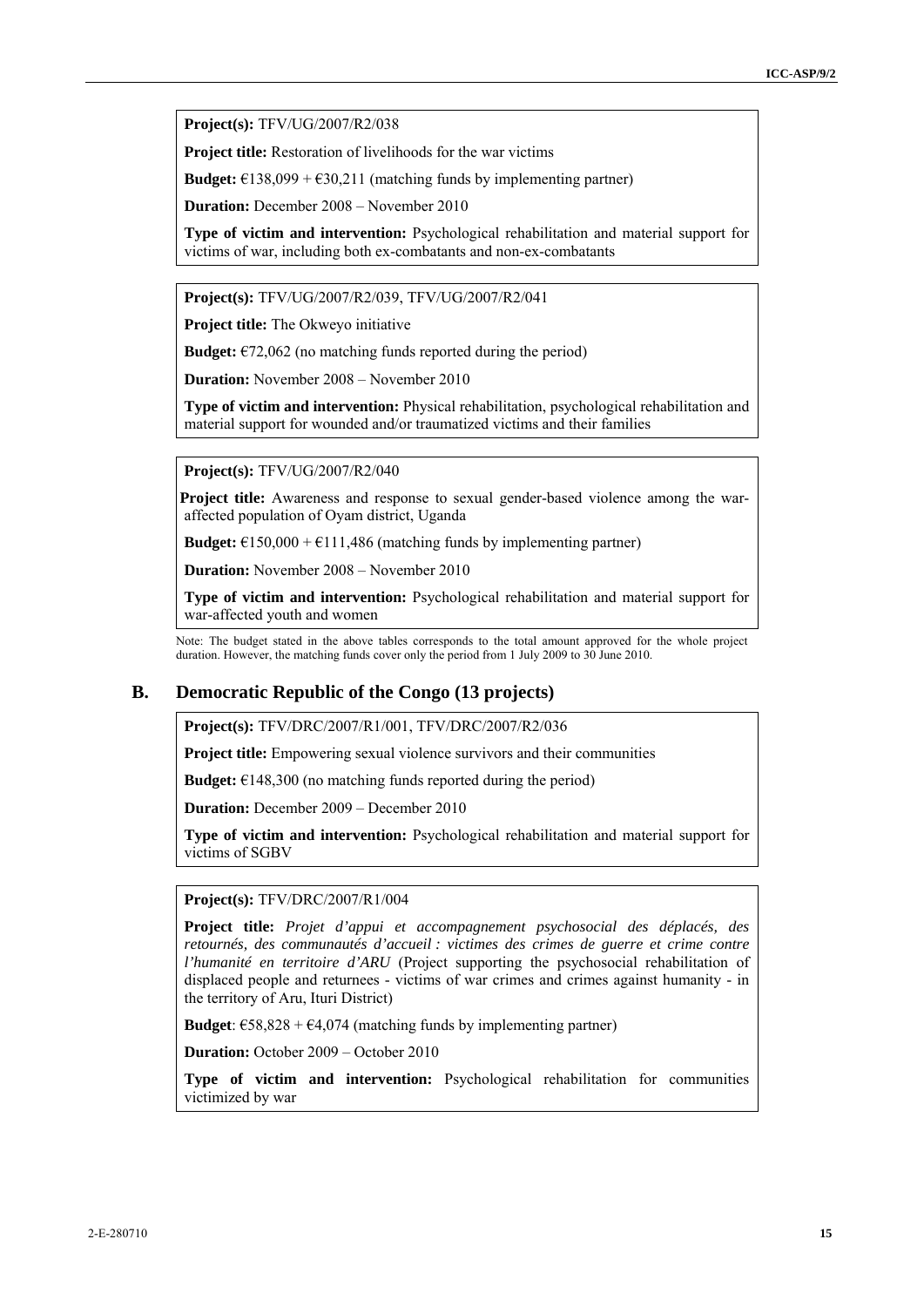#### **Project(s):** TFV/DRC/2007/R1/011

**Project title:** Project supporting the social, economic and vocational reintegration of 250 children in Mahagi territory

**Budget**:  $\epsilon$ 57,800 +  $\epsilon$ 6,654 (matching funds by implementing partner)

Note: only € 44,952 has been disbursed out of the total budget. The project has been closed and liquidated prior to its completion. Its beneficiaries have been taken over by project TFV/DRC/2007/R2/030.

**Duration:** December 2008 – October 2009

**Type of victim and intervention:** Psychological rehabilitation and material support for former child soldiers and abductees

**Project(s):** TFV/DRC/2007/R1/019

**Project title:** *A l'école de la paix* (At the peace school)

**Budget**:  $\epsilon$ 121,598 +  $\epsilon$ 1,635 (matching funds by implementing partner)

**Duration:** November 2008 – October 2010

**Type of victim and intervention:** Psychological rehabilitation for children orphaned by war

**Project(s):** TFV/DRC/2007/R1/021

**Project title:** Socio-economic reinsertion project for 300 victims of sexual violence due to wars, and schooling for 600 of their children

**Budget:**  $\epsilon$ 244,280 +  $\epsilon$ 18,870 (matching funds by implementing partner)

**Duration:** November 2008 – March 2011

**Type of victim and intervention:** Psychological rehabilitation and material support for victims of sexual violence and their children

**Project(s):** TFV/DRC/2007/R1/022

**Project title:** Project for psychological and socio-professional rehabilitation of 200 victims of sexual violence in Bunia and its environs through microcredits in kind

**Budget:**  $\epsilon$ 146,764 +  $\epsilon$ 10,131 (matching funds by implementing partner)

**Duration:** December 2008 – March 2011

**Type of victim and intervention:** Psychological rehabilitation and material support for victims of sexual violence and their families

**Project(s):** TFV/DRC/2007/R1/026, TFV/DRC/2007/R2/028, TFV/DRC/2007/R2/031, TFV/DRC/2007/R2/033, TFV/DRC/2007/R2/043

**Project title:** Physical rehabilitation, psychological and material support for 950 victims of war crimes and crimes against humanity in the provinces of North Kivu and Ituri

**Budget:**  $\text{\textsterling}389,988 + \text{\textsterling}101,310$  (matching funds by implementing partner)

Note: projects TFV/DRC/2007/R1/026 and TFV/DRC/2007/R2/028 have been closed and their beneficiaries have been taken over by project TFV/DRC/2007/R2/030 and project TFV/DRC/2007/R2/029 respectively.

**Duration:** November 2008 – 31 March 2010 (a request for extension of activities has been submitted by the partner organization and is currently under review)

**Type of victim and intervention:** Physical rehabilitation, psychological rehabilitation and material support for former child soldiers and abductees, including teenage mothers associated with armed forces and groups (both regular forces and militias) and victims of sexual violence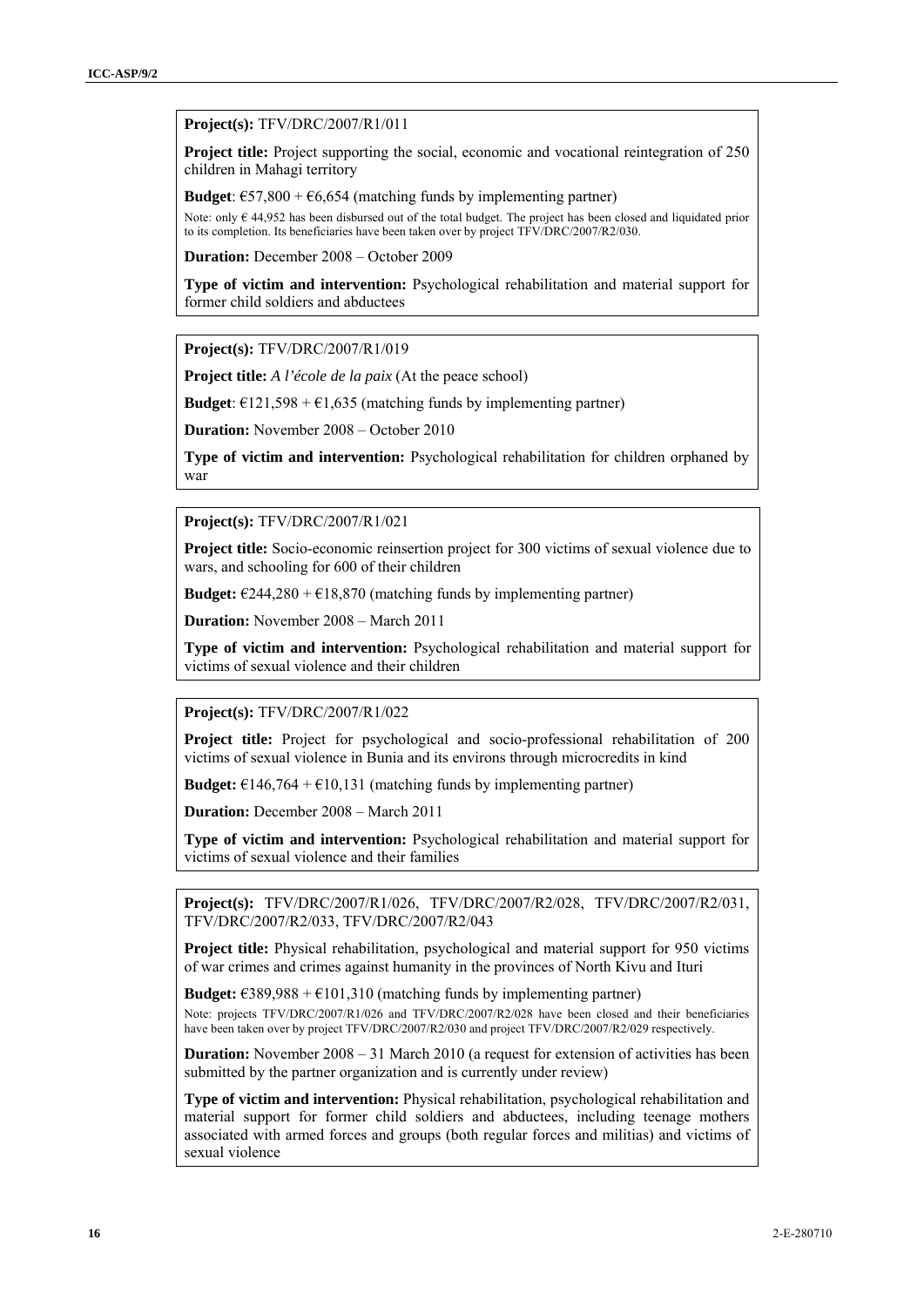**Project(s):** TFV/DRC/2007/R1/027

**Project title:** Peace caravan in Irumu, Djugu and part of Mahagi territories

**Budget:**  $\epsilon$ 148,888 +  $\epsilon$ 7,518 (matching funds by implementing partner)

**Duration:** November 2008 – October 2010

**Type of victim and intervention:** Psychological rehabilitation and material support for victimized villages

**Project(s):** TFV/DRC/2007/R2/029

**Project title:** Psychological rehabilitation project for young mothers associated with the armed forces of the city of Bunia and its surrounding region

**Budget:**  $\in$ 160,709 +  $\in$ 15,667 (matching funds by implementing partner)

**Duration:** November 2008 – August 2010

**Type of victim and intervention:** Psychological rehabilitation and material support for teenage mothers associated with armed forces and groups

**Project(s):** TFV/DRC/2007/R2/030

**Project title:** Project for the socio-professional and economic reinsertion of 150 former children associated with armed groups in Mahagi territory

**Budget**:  $\epsilon$ 329,033+ $\epsilon$ 9,951 (matching funds by implementing partner)

**Duration:** November 2008 – June 2011

**Type of victim and intervention:** Physical rehabilitation and psychological rehabilitation for mutilated victims

**Project(s):** TFV/DRC/2007/R2/032

Project title: Psychological rehabilitation and material support programme for 80 victims of war crimes and crimes against humanity displaced in the city of Bukavu

**Budget**:  $\epsilon$ 66,149 +  $\epsilon$ 2,871 (matching funds by implementing partner)

**Duration:** November 2008 – March 2011

**Type of victim and intervention:** Psychological rehabilitation and material support for victims of war crimes and crimes against humanity

Note: The budget stated in the above tables corresponds to the total amount approved for the whole project duration. However, the matching funds cover only the period from 1 July 2009 to 30 June 2010.